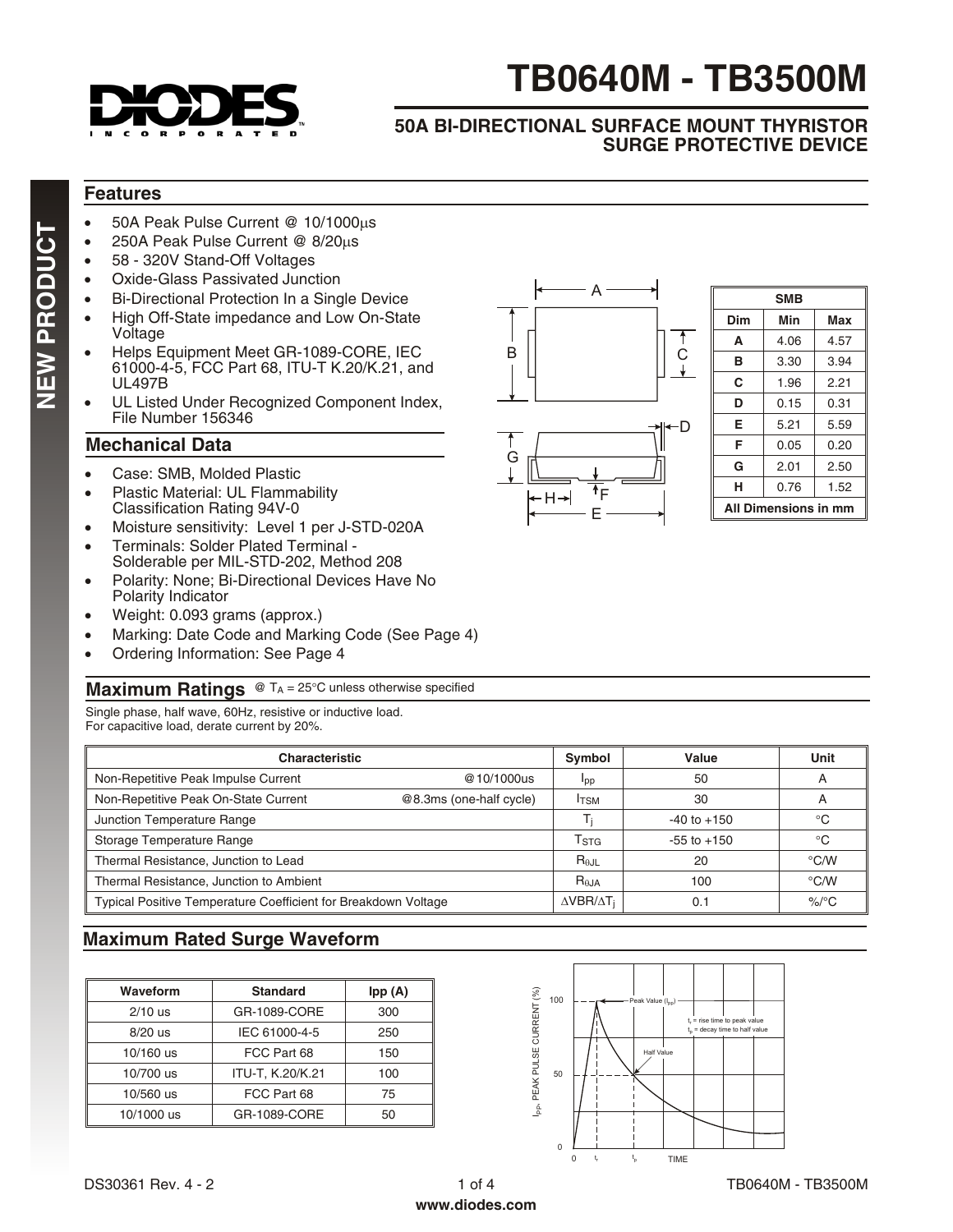

#### **Electrical Characteristics** @ T<sub>A</sub> = 25°C unless otherwise specified

| <b>Part Number</b> | Rated<br><b>Repetitive</b><br>Off-State<br>Voltage | Off-State<br>Leakage<br>Current @<br>V <sub>DRM</sub> | <b>Breakover</b><br>Voltage | On-State<br>Voltage<br>$@ I_T = 1A$ | <b>Breakover</b><br>Current<br><b>I</b> BO |             | <b>Holding Current</b><br>Iн |          | Off-State<br>Capacitance | <b>Marking Code</b> |  |
|--------------------|----------------------------------------------------|-------------------------------------------------------|-----------------------------|-------------------------------------|--------------------------------------------|-------------|------------------------------|----------|--------------------------|---------------------|--|
|                    | $VDRM$ (V)                                         | $IDRM$ (uA)                                           | $V_{BO} (V)$                | $V_T(V)$                            | Min<br>(mA)                                | Max<br>(mA) | Min<br>(mA)                  | Max (mA) | $C_O$ (pF)               |                     |  |
| <b>TB0640M</b>     | 58                                                 | 5                                                     | 77                          | 3.5                                 | 50                                         | 800         | 150                          | 800      | 140                      | T064M               |  |
| <b>TB0720M</b>     | 65                                                 | 5                                                     | 88                          | 3.5                                 | 50                                         | 800         | 150                          | 800      | 140                      | T072M               |  |
| <b>TB0900M</b>     | 75                                                 | 5                                                     | 98                          | 3.5                                 | 50                                         | 800         | 150                          | 800      | 140                      | T090M               |  |
| <b>TB1100M</b>     | 90                                                 | 5                                                     | 130                         | 3.5                                 | 50                                         | 800         | 150                          | 800      | 90                       | <b>T110M</b>        |  |
| <b>TB1300M</b>     | 120                                                | 5                                                     | 160                         | 3.5                                 | 50                                         | 800         | 150                          | 800      | 90                       | T130M               |  |
| <b>TB1500M</b>     | 140                                                | 5                                                     | 180                         | 3.5                                 | 50                                         | 800         | 150                          | 800      | 90                       | T150M               |  |
| <b>TB1800M</b>     | 160                                                | 5                                                     | 220                         | 3.5                                 | 50                                         | 800         | 150                          | 800      | 90                       | <b>T180M</b>        |  |
| <b>TB2300M</b>     | 190                                                | 5                                                     | 265                         | 3.5                                 | 50                                         | 800         | 150                          | 800      | 60                       | <b>T230M</b>        |  |
| <b>TB2600M</b>     | 220                                                | 5                                                     | 300                         | 3.5                                 | 50                                         | 800         | 150                          | 800      | 60                       | T260M               |  |
| <b>TB3100M</b>     | 275                                                | 5                                                     | 350                         | 3.5                                 | 50                                         | 800         | 150                          | 800      | 60                       | <b>T310M</b>        |  |
| <b>TB3500M</b>     | 320                                                | 5                                                     | 400                         | 3.5                                 | 50                                         | 800         | 150                          | 800      | 60                       | T350M               |  |

| Symbol                  | <b>Parameter</b>                     |
|-------------------------|--------------------------------------|
| <b>V<sub>DRM</sub></b>  | Stand-off Voltage                    |
| <b>I</b> <sub>DRM</sub> | Leakage current at stand-off voltage |
| $V_{\text{BR}}$         | Breakdown voltage                    |
| <b>I</b> BR             | Breakdown current                    |
| V <sub>BO</sub>         | Breakover voltage                    |
| <b>I</b> BO             | <b>Breakover current</b>             |
| Iн                      | Holding current<br>NOTE: 1           |
| $V_T$                   | On state voltage                     |
| <b>I</b> PP             | Peak pulse current                   |
| $C_{\rm O}$             | Off-state capacitance<br>NOTE: 2     |

Notes: 1. I<sub>H</sub> > (V<sub>L</sub>/R<sub>L</sub>) If this criterion is not obeyed, the TSPD triggers but does not return correctly to high-resistance state. The surge recovery time does not exceed 30ms.

2. Off-state capacitance measured at  $f = 1.0$ MHz, 1.0V<sub>RMS</sub> signal, V<sub>R</sub> = 2V<sub>DC</sub> bias.

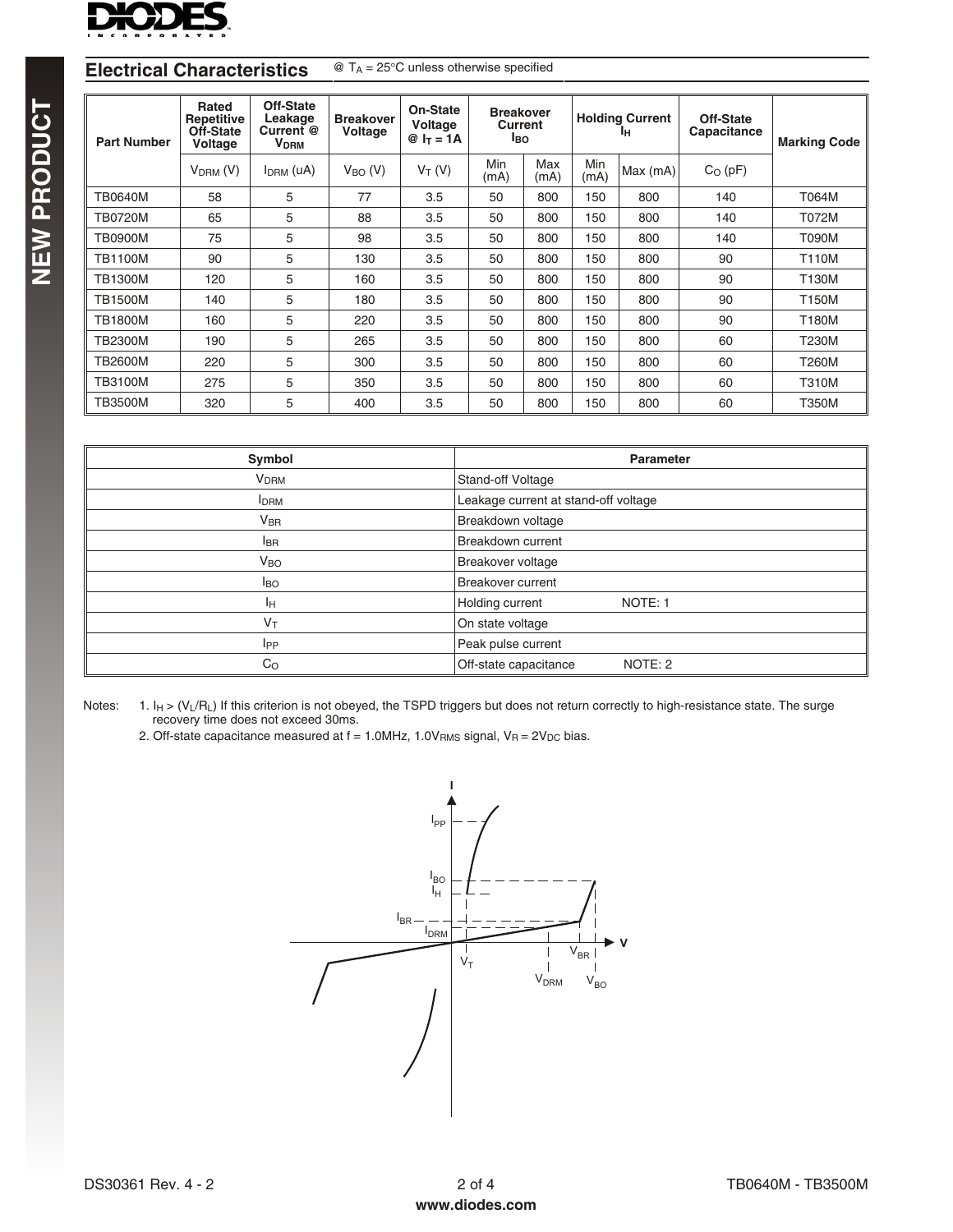

**TCUDORPWEN**